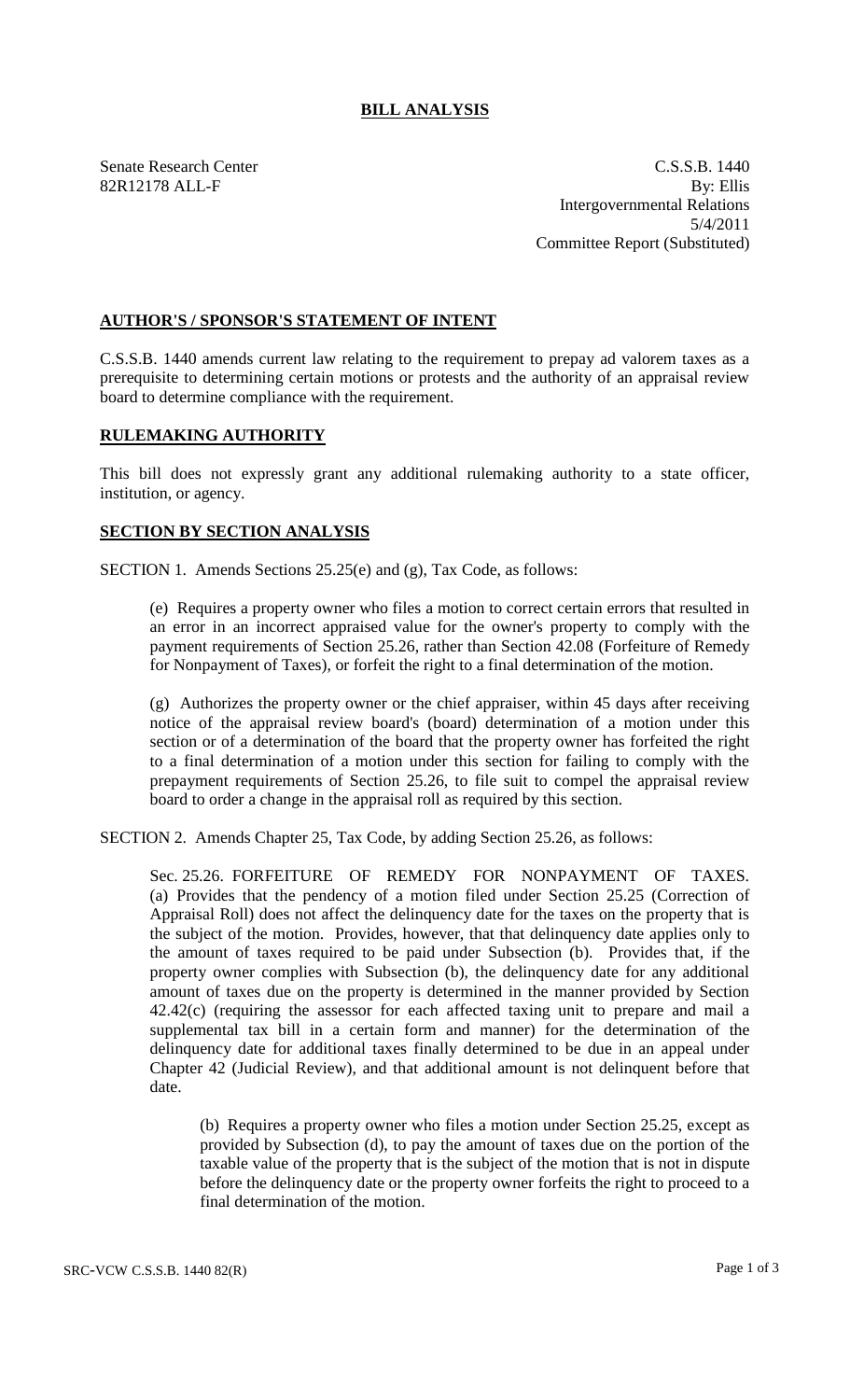(c) Provides that a property owner who pays an amount of taxes greater than that required by Subsection (b) does not forfeit the property owner's right to a final determination of the motion by making the payment. Provides that, if the property owner files a timely motion under Section 25.25, taxes paid on the property are considered paid under protest, even if paid before the motion is filed.

(d) Authorizes a property owner, after filing an oath of inability to pay the taxes at issue, to be excused from the requirement of prepayment of tax as a prerequisite to the determination of a motion if the board, after notice and hearing, finds that such prepayment would constitute an unreasonable restraint on the property owner's right of access to the board. Provides that the board, on the motion of a party, is required to determine compliance with this section in the same manner and by the same procedure as provided by Section 41.4115(d) and is authorized to set such terms and conditions on any grant of relief as may be reasonably required by the circumstances.

SECTION 3. Amends Section 41.411(c), Tax Code, as follows:

(c) Requires a property owner who protests as provided by this section to comply with the payment requirements of Section 41.4115, rather than Section 42.08, or the property owner forfeits the property owner's right to a final determination of the protest. Deletes existing text providing that the delinquency date for purposes of Section 42.08(b) (relating to forfeiting the right to proceed to a final determination of the appeal) for the taxes on the property subject to a protest under this section is postponed to the 125th day after the date that one or more taxing units first delivered written notice of the taxes due on the property, as determined by the board at a hearing under Section 41.44(c-3) (entitling a certain property owner to a hearing solely on the issue of whether one or more taxing units timely delivered a tax bill).

SECTION 4. Amends Subchapter C, Chapter 41, Tax Code, by adding Section 41.4115, as follows:

Sec. 41.4115. FORFEITURE OF REMEDY FOR NONPAYMENT OF TAXES. (a) Provides that the pendency of a protest under Section 41.411 (Protest of Failure to Give Notice) does not affect the delinquency date for the taxes on the property subject to the protest. Provides that, however, that delinquency date applies only to the amount of taxes required to be paid under Subsection (b) and, for purposes of Subsection (b), that delinquency date is postponed to the 125th day after the date one or more taxing units first delivered written notice of the taxes due on the property, as determined by the board at a hearing under Section 41.44(c-3). Provides that, if the property owner complies with Subsection (b), the delinquency date for any additional amount of taxes due on the property is determined in the manner provided by Section 42.42(c) for the determination of the delinquency date for additional taxes finally determined to be due in an appeal under Chapter 42, and that additional amount is not delinquent before that date.

(b) Requires a property owner who files a protest under Section 41.411, except as provided in Subsection (d), to pay the amount of taxes due on the portion of the taxable value of the property subject to the protest that is not in dispute before the delinquency date or the property owner forfeits the right to proceed to a final determination of the protest.

(c) Provides that a property owner who pays an amount of taxes greater than that required by Subsection (b) does not forfeit the property owner's right to a final determination of the protest by making the payment. Provides that, if the property owner files a timely protest under Section 41.411, taxes paid on the property are considered paid under protest, even if paid before the protest is filed.

(d) Authorizes a property owner, after filing an oath of inability to pay the taxes at issue, to be excused from the requirement of prepayment of tax as a prerequisite to the determination of a protest if the board, after notice and hearing,